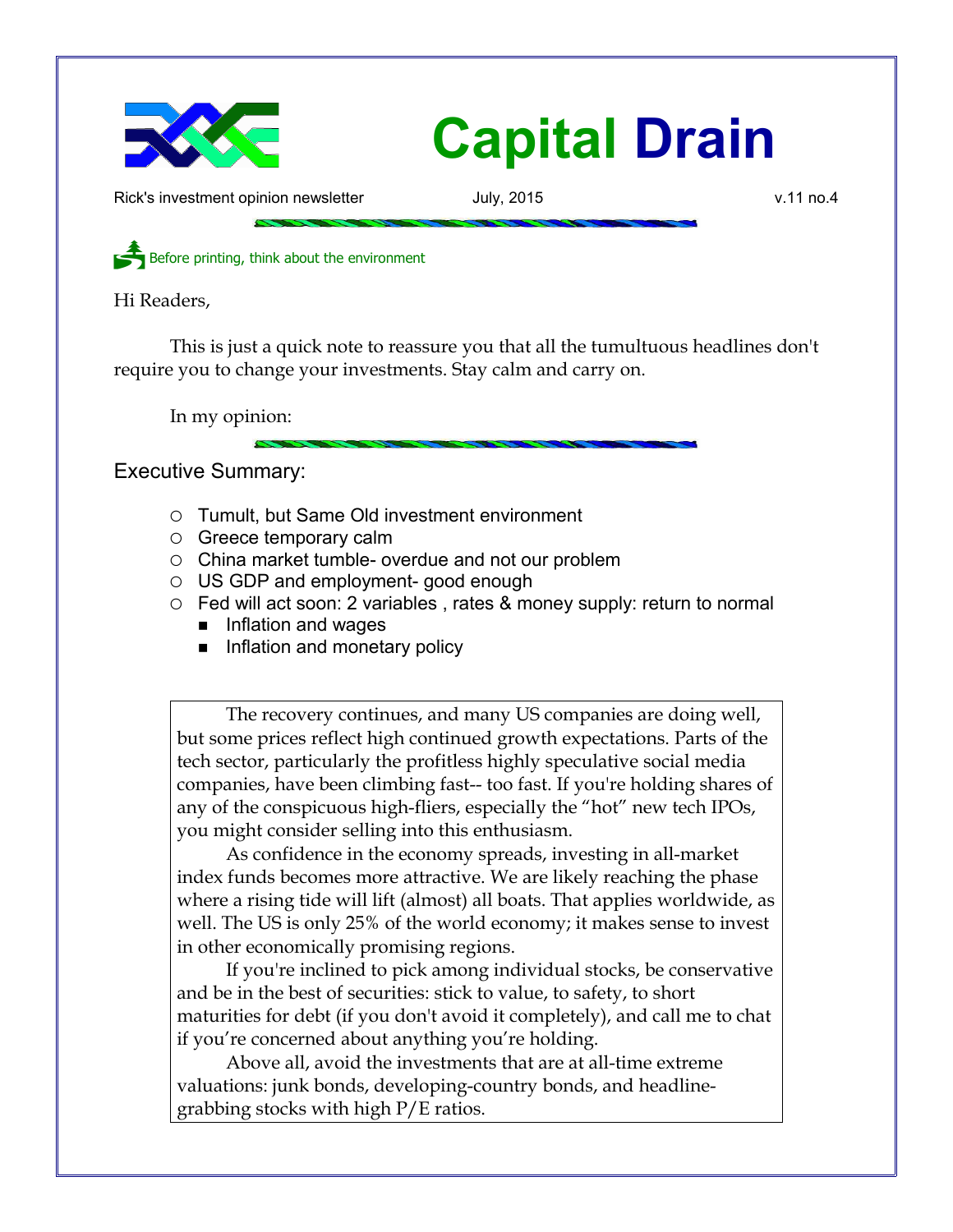## The Details:

As I usually do when I sit down to write a newsletter, I just re-read the previous one. For all the **tumult**uous headline ink that's been spilled, there's so little that has changed that I'll just give you a link to it: [CapDrain June 2015](http://www.longspliceinvest.com/CapDrain/CapDrain_v11n3.pdf) . If you've already read it and remember it, you needn't read it again. If not, do please read it, as this will save me from writing the same things again.

Now I can do a very very quick summary of what's changed:

A new bailout agreement for **Greece** (for the banks that lent to Greece, actually) was made, solving nothing and kicking the can down the road.

**China**'s stock markets have fallen further, but they really needed to, and were going to sooner or later. A bit of actual news is that China's economy seems to be slowing down more. We'll watch that.

The past month has brought another good but not great **GDP** increase, a pretty good national **Employment** Report, and four more good New Unemployment Claims reports. The US economy is still recovering, but still doing so slowly for the reasons I've previously discussed.

The one thing that's actual new news is that it's clear that the **Federal Reserve** will start to reverse the emergency monetary accommodation that they've made in the past eight years.

They will most likely raise the Federal Funds rate, which has officially been 0-0.25% since December 2008. Any change by the Fed causes market gyrations as pundits make absurd predictions years into the future. The markets will settle back down. The actual number of the Fed Funds rate is, for now, just a detail.

What's important is that they need to return our monetary system to something like normalcy. Our super-low interest rates (lower than inflation for all but the longest bonds) are definitely not normal. The enormous money supply created by Quantitative Easing in all its forms is definitely not normal.

Until it gets back to normal, the Fed and other economists will not know for certain that the recovery has staying power. Further, until it gets back to normal the Fed will have no idea what it would do next if it needed to apply more stimulus.

Inflation is far below the target level. Business investment is far below what one would expect given the cheap money.

Why would we want inflation, anyway? One simple reason is that hitting zero, no inflation, is a very narrow band. Even if zero were the conceptual goal, the Fed would end up aiming for a band ranging perhaps plus or minus a half percent, or a range from slight deflation to slight inflation. Over time that could average to zero.

I mentioned the 'D' word, though. Because it's been central to some of the ugliest periods in economic history, economists hate and fear the thought of deflation. I would argue that a little bit, part of that average-to-zero process, would be OK. However theorists fear that any deflation could lead to big deflation. That would be a huge problem to our entire structure of debt as the center of finance. Thus, they want to avoid it.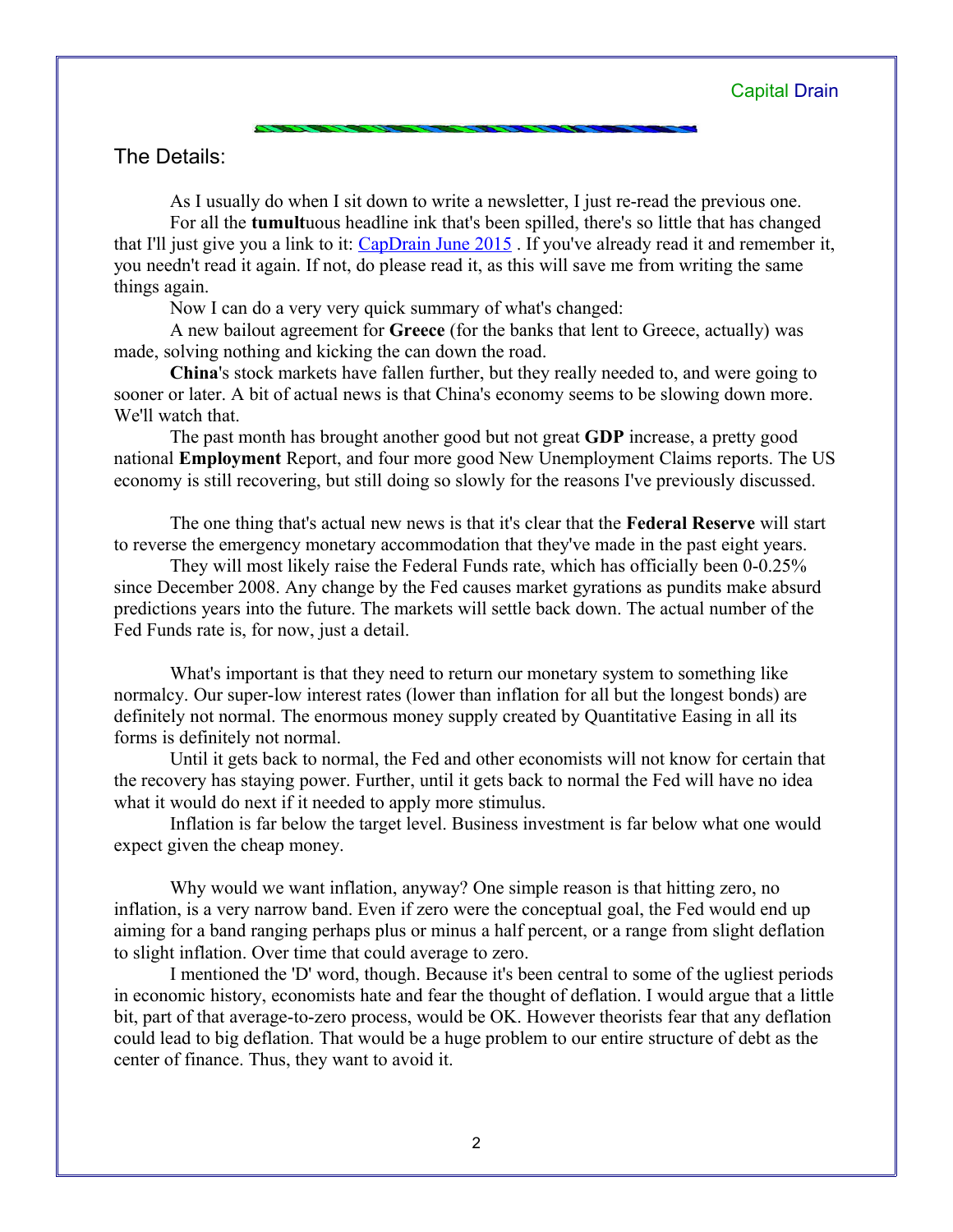## Capital Drain

Another reason that's less prominently mentioned for wanting positive inflation has to do with wages. Back in the **December 2015 newsletter** (page 7) I wrote more about inflation, and particularly the classical thinking about wages. In short, economists have the theory that they need to use steady inflation to continuously lower wages. No joke. They believe that that's the way to keep labor from being too expensive in the next recession.

As we've seen in this recession, the cost of labor has NOTHING to do with the lack of recovery. The erosion of working-class incomes has become part of the problem, not part of the solution. We have a severe shortage of consumer demand, because consumers have a severe shortage of money. That's what's keeping inflation down, and what's keeping business investment down.

A lot of economic policymakers believed that the huge pot of cheap money that the Fed has created would necessarily generate more business investment. After all, they reason, how can you lose with free money?

Well, economists may think that way, but business people know better. Even if you borrow free money, as soon as you start spending it to create or expand your business, you incur the likelihood of real losses. If you build a new factory or open a new restaurant, and no one (or too few) come and buy, you lose money. You will likely never ever recover the initial costs that you invested, but you certainly still owe that 'free' money to the lender. That is why business investment is not a function of the availability of capital funding, but of the availability of customers with funds of their own to spend.

As I said, the Fed wants to return to a more normal monetary environment, meaning higher interest rates and a lower money supply. They can do that, and it probably won't slow the economic growth down much at all. The (glacial) growth we have is coming from the virtuous cycle of more workers with more money creating more consumer demand.

There's no chance that the current Congress will help the situation by spending money on, for example, repairing infrastructure or improving health or education. The nominally 'conservative' Republican factions would ordinarily fund those things, but they're holding those hostage as they demand cuts in other ('socialist') progressive programs that promote the common wealth of the nation. The political gridlock that's prevented meaningful fiscal (government spending) stimulus for the past half-decade is what's holding back the compounding pace of the virtuous cycle.

We can only hope that we get back to normal in more ways than the Fed usually means: back to normal monetary policy, back to normal employment and GDP growth, and also back to normal political dynamics, back to normal economic policies, and specifically back to using an historically normal dose of fiscal stimulus to boost the economy back to robust strength.

That's it. I hope you've enjoyed it and found it useful.

If you have any questions, please write or phone. If you want to read more, the company [web site](http://www.LongspliceInvest.com/newsletter.shtml) has archived editions of this letter, lots of charts, and links to other interesting sites. There's also a [web log](http://www.LongspliceInvestments.com/ricksblog) where I discuss the process and progress of starting the mutual fund, along with occasional economic or investing thoughts..